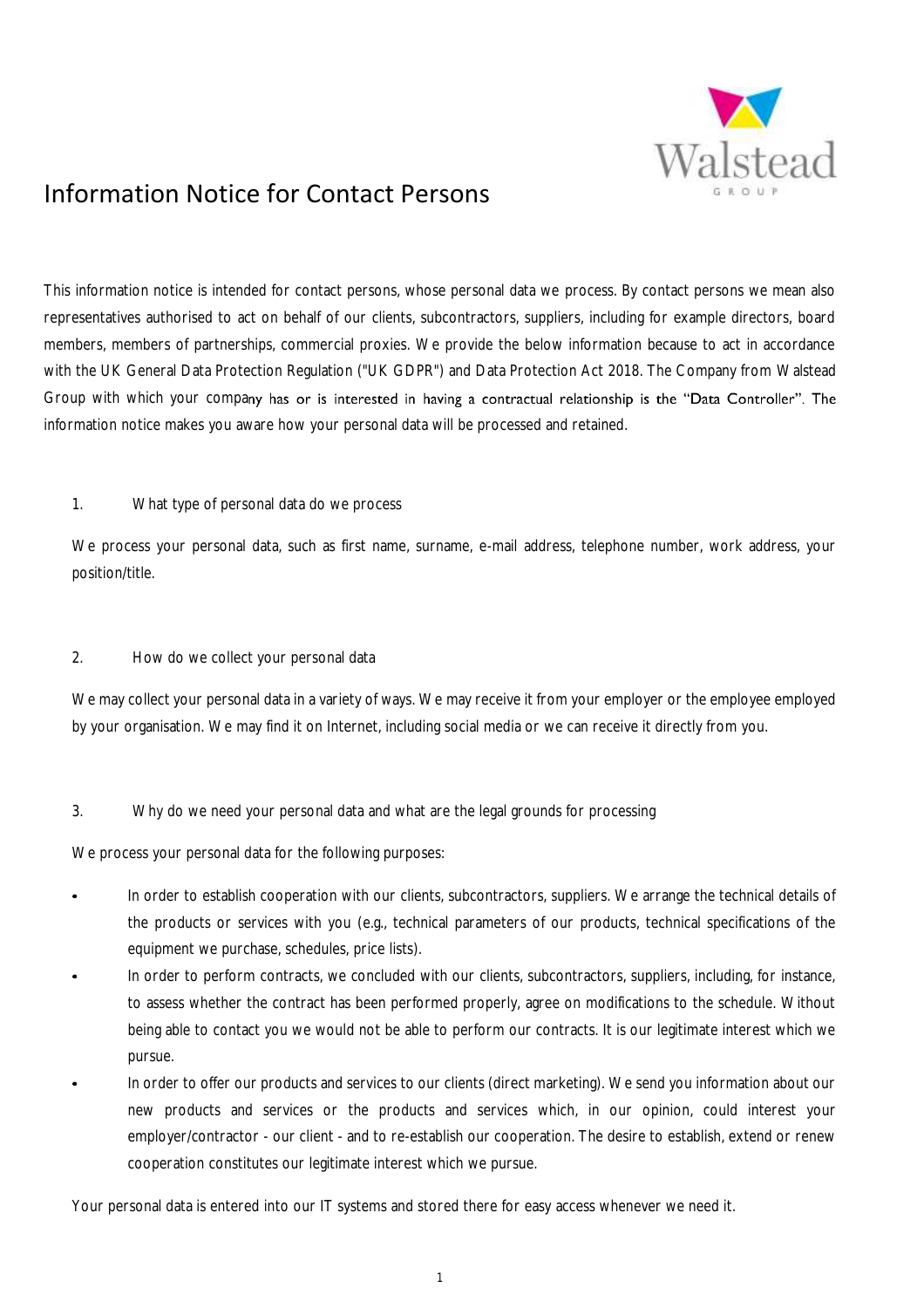

## 4. To whom do we disclose your personal data

Not only do we process your personal data, but we also disclose it to various groups of recipients, but only when it is related to the purposes for which we process your personal data or to our use of the IT systems. We disclose your personal data e.g., to our contractors, including other companies from our Group of companies, third parties which provide us with services in the context of maintenance, repair, updating of IT systems or e.g., the couriers.

## 5. Will the data be transferred to a third country

Due to the use of Microsoft Azure and Google cloud services, personal data may potentially be transferred to third countries (outside of the European Economic Area). In such event the transfer is secured by Standard Contractual clauses.

6. How long do we retain your personal data

We process your personal data as long as we can cooperate with your employer/contractor - our client, subcontractor or supplier, including as long as we can offer them our products and services.

## 7. When may you object to our processing of your personal data

In case of processing of your personal data as a result of our legitimate interest you have the right to object to it at any time, but not in any situation. You may do so only when a special situation concerning you arises. We may also indicate important, legitimate grounds to be able to further process your personal data or to do it to assert our right or in defence.

In addition, you have the right to object to the processing of your personal data by us at any time and regardless of additional circumstances, but only if we process it for the purposes of direct marketing or profiling.

## 8. What are your rights in connection with processing

First of all, you may request us to immediately erase your personal data (the right to be forgotten). You may exercise this right in cases specified in the law, e.g., when we do not need your personal data any more for the purposes it has been collected.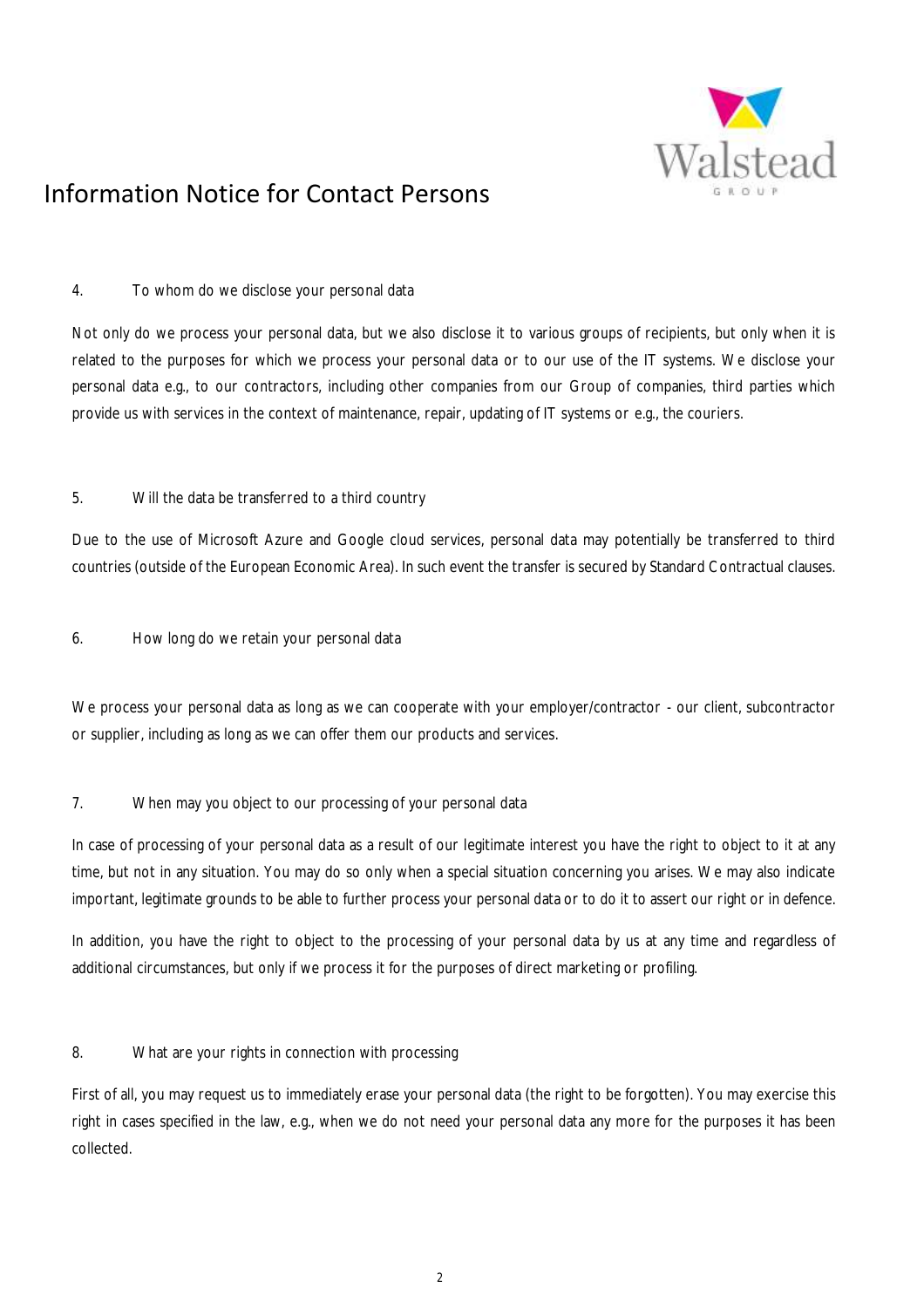

You also have the right to:

- Access your personal data, including to receive a confirmation that we process your personal data, to access it, and to receive from us particular information related to the processing of it;
- Request from us a rectification of your personal data, if it is inaccurate or if your personal data is incomplete;
- Request us to restrict the processing of your personal data in cases specified in the law (e.g., when you question the correctness of your personal data processed by us);
- Request us to save your personal data in a file in a commonly available format in a structured manner and transmit it to a controller of your choosing (right to data portability);
- Submit a complaint to the Data Protection Authority (ICO) if you think that we process your personal data against the law.

If the consent is the basis for the processing, you can withdraw the consent at any time.

Exercise of the rights can be subject to some exceptions due the e.g., legal reasons (e.g., legal claims) or public interest (crime detection/prevention).

The requests pertaining to the above rights will be reviewed by us and we will respond within one month.

If you wish to exercise any of those rights, send us an e-mail to the address dpo@walstead-uk.com with a content that would help us determine what your expectations are.

#### 9. How do we protect data

We take the security of your data seriously. We have internal policies and controls in place to ensure that your data is not lost, accidentally destroyed, misused or disclosed, and is not accessed except by our personnel in the proper performance of their duties. We have put in place procedures to deal with any suspected data security breach and will notify you and any applicable data protection authority of a suspected breach where we are legally required to do so. All of your data will therefore be held securely and processed only by those who use your data for the purposes of the recruitment process as referenced above.

Where we engage third parties, to process your personal data on our behalf, they do so as the data processor on the basis of the proper data processing agreements and they are under a duty of confidentiality and are obliged to implement appropriate technical and organisational measures to ensure the security of your data.